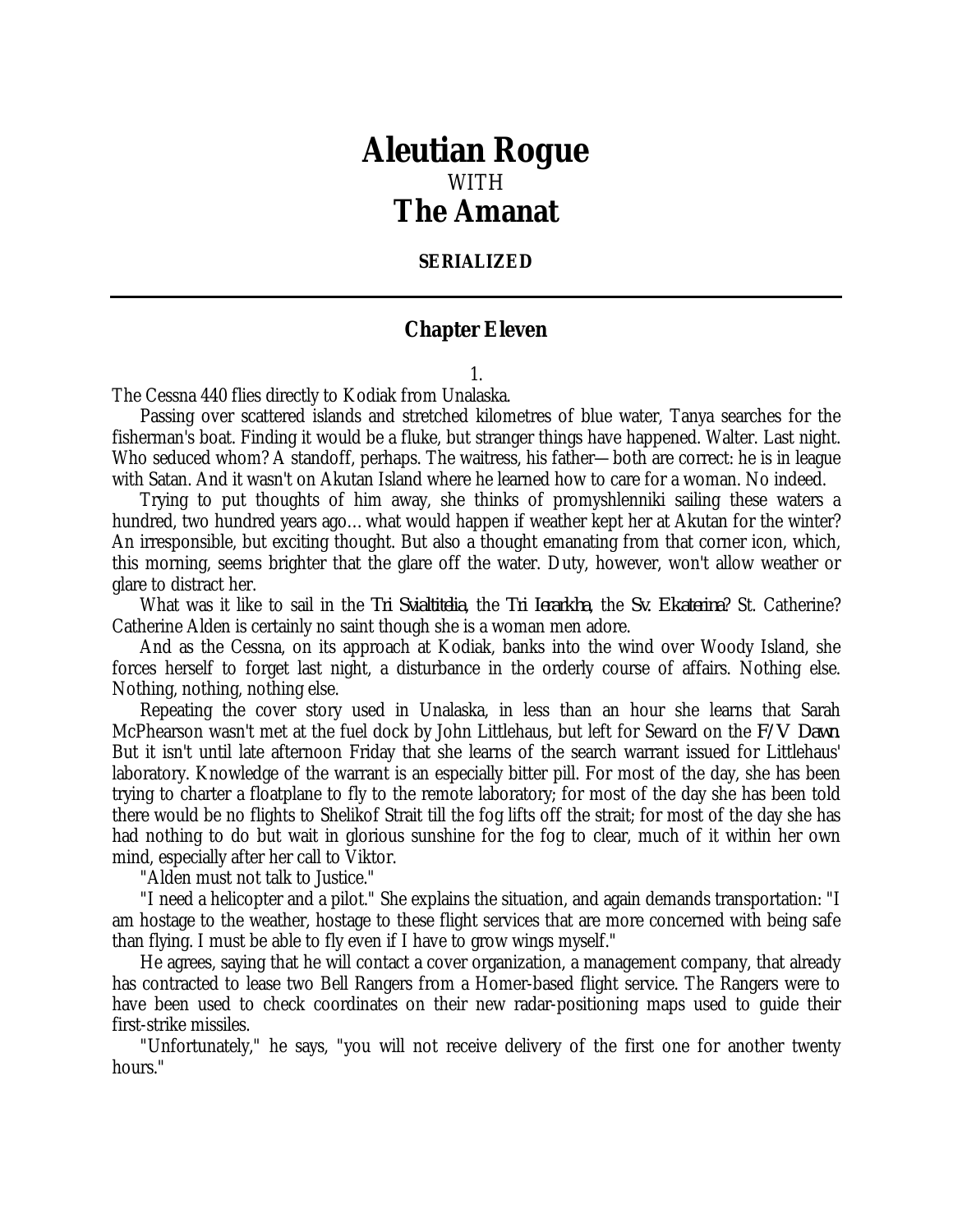"Not until tomorrow afternoon? That's unacceptable." The words spring from her mouth before she can choke them down.

"Agent Grinenko, you will restrain yourself."

"Yes sir."

"Good." If Viktor had a male operative, he would use him. But there is no one available, not for another few days. So softening, he adds, "The Revolution needs soldiers, not martyrs. You have accomplished much. Perhaps you should become part of the island's background until we locate this *Coyote*. Our satellites will find it if it floats."

The eyes of the Revolution rather than her instincts are what he trusts—her instincts are not quantifiable. Photographs can be reduced to digits transmitted in a binary code, but instincts are feelings, suspicions, hunches, none able to be turned on, then off in streams of seven or eight or ten.

2.

John rises before sunrise Sabbath. Although not wanting to let Louise dominate his thoughts, he finds he can't think of anything else, hasn't been able to think of anything or anyone else since she left Thursday. He worries about her flying with Jeb, about her having to present unfamiliar material; wonders if she's thinking of him, if she can stand up to those good ol' boys who run Juneau; hopes she runs roughshod over the Advisory Committee; and worries that the weather will delay her return.

The drone of a circling plane interrupts his thoughts. He listens to its engine throttling back to land. And quickly slipping his feet into a pair of cutdown rubber boots, he hurries outside in case Louise might be returning early for some reason.

The sun isn't fully above the horizon. The fog lifted yesterday afternoon so the broken clouds are tinged pink on their southeastern sides.

The plane breaks out of the clouds, and sets down in the channel. It's a Super Cub all right, but not Jeb's. Rather, it's the one used by the Troopers.

As he watches from the garden, the Cub taxis onto the sand beach beside the barn. Four uniformed officers, all wearing bullet proof vests and carrying shotguns as well as their handguns, bail out and fan across the spit.

The lab is quickly and efficiently circled.

He doesn't believe what he sees, and can't imagine a reason for the SWAT-type tactics.

"Are you John Littlehaus?" asks one of the officers.

"I am, but do you guys have the right place?"

"I have a search warrant for your premises. Do we have your cooperation?"

"I suppose. Let me see that warrant."

"It's for the persons of H.J. Shoulders, male Caucasian. C.P. Alden, female Caucasian. S.M. McPhearson, female Caucasian. Are any of these people here?"

"No…don't even know the women."

"You are acquainted with Mr. Shoulders, then?"

"Haven't seen him in a couple years. What makes you think he's here?"

"You'll have to ask the issuing judge the reason for the warrant. We're just here to look around. We have a job to do. That's all."

"Does this have anything to do with the shooting in Dutch?"

"I suspect it does."

"Go ahead and look around. I'm here alone."

After searching the feedshed and chicken house, the barn and the neighboring setnetter's house, three of the four officers search the lab while the fourth officer waits outside with him. The tension eases. And the conversation turns to chickens. A half hour later, with each officer armed with a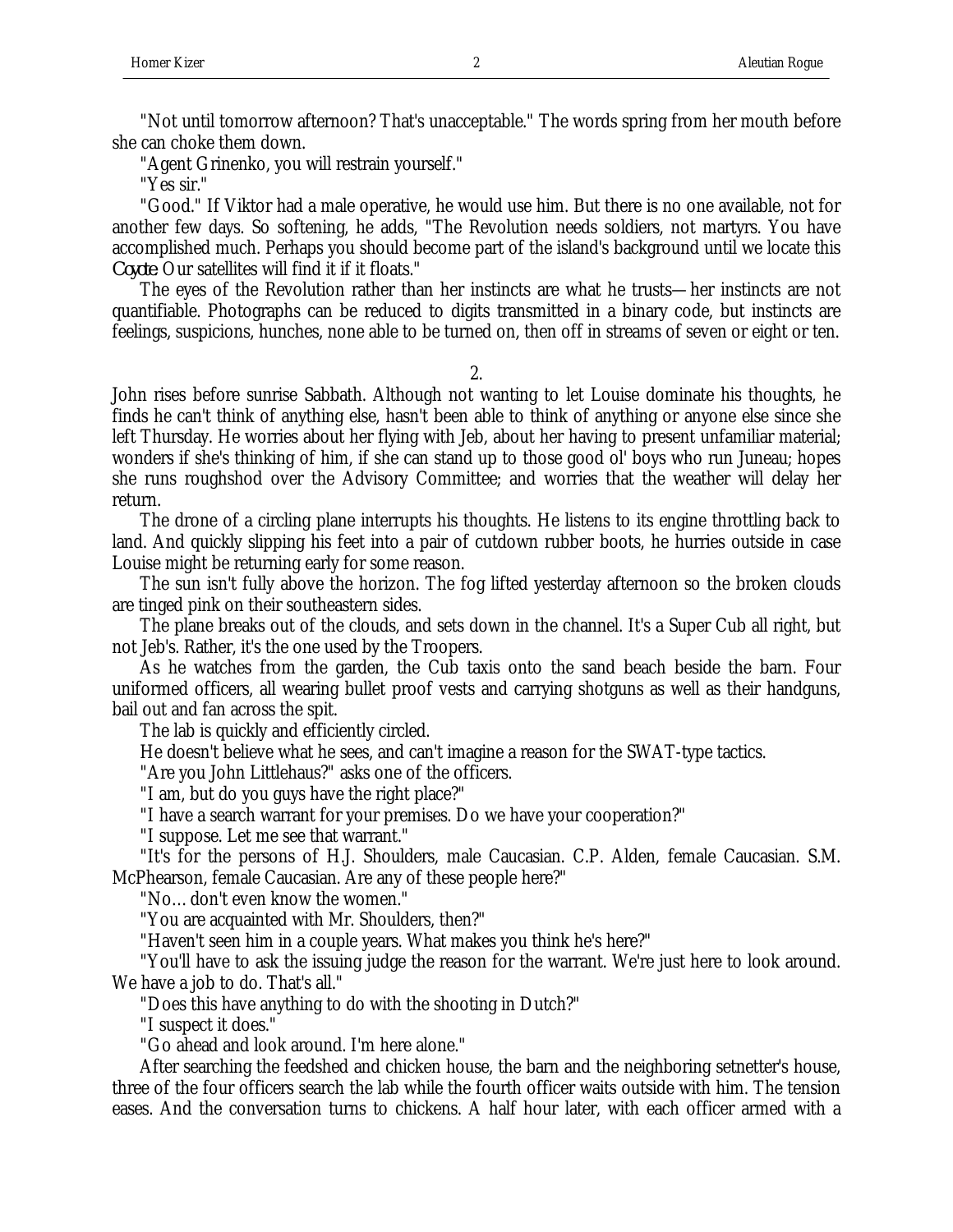dozen fresh eggs and with him knowing that someone in the Federal Attorney General's office had secured the search warrant, the four officers board their Super Cub and depart. He also knows that as far as the officers are concerned, Shoulders was lost at sea when the *Coyote* went down a week ago last night.

3.

Kodiak ferments in a pickle of diesel fuel and putrid gurry as cold drizzle comes in waves and silently passes beneath the street lights. Each light seems dim and so very alone. The town is dark, depressing, dreary. Streets, deserted. She hasn't been here before, but it seems like she has, that she has seen all of this before. Enmelen, maybe. Or Providenija, Vandrakinot—villages that, too, reek of cooking crabs, where seagulls also huddle atop the power poles and mud tread tires whine as they sling water from the wet pavement and stray dogs wander the alleys, going from garbage pile to garbage pile.

She sits huddled on the stoop behind Tony's Bar; she sits a ways away from a little cluster of derelicts, all prematurely wizened, all sharing a single bottle wrapped inside a brown paper bag. Leaving the cluster, a hag of indeterminate age, with black snags for teeth, smiles and extends her hand. The hag holds out a nickel and a penny. "You sell me a cigarette? I can pay."

She looks at the coins, shakes her head, and says, "Don't smoke," as she wishes the Revolution would hurry and liberate these workers who have no work, no honor, nothing but wind and weather and the hope of hell.

Disappointed, the hag returns to the cluster.

She watches her go. Uncle Sam looks a lot like a White Tsar. And she falls asleep leaning against a dumpster. Her cheeks are wet; it must be the drizzle this year of Jubilee.

A caw awakens her. Gray. Still drizzling. Nothing has changed. A jake brake off in the distance. A cannery whistle. Lonely cries of gulls. The moan of the whistler buoy.

A second caw prods her to her feet. She leaves the alley, fuming, as she hurries to where she can observe the state police officers board their single-engine floatplane. She's certain the officers won't find McPhearson at the laboratory, and she doubts that they will find Alden. Shoulders got away from Unalaska too cleanly to be routinely taken…she isn't surprised when the officers return empty-handed three hours later.

Despite the officers returning with nothing, she still must visit the laboratory. She has questions to ask.

Her hotel room remains as uninviting at midday as it was last night. If she lies down will the images return? She knows they will. Already, the glare off the corner icon forces her to make decisions: everything now requires thought, a commitment, a consideration of consequences. Nothing is automatic anymore. Not even eating, drinking, breathing. It seems as if a war rages in her mind between the unwanted glare and the shadows created behind every object, each object requiring an interpretation that links it to the icon.

As Viktor promised, she receives the first of two helicopters early in the afternoon: she sits alone in her hotel room when the pilot who ferried the machine from Homer calls. The pilot is anxious to sign off the craft so he can return to the mainland via Wien's Saturday evening flight.

A problem. A machine without a pilot. Under the terms of the lease, the management company supplies certified pilots. But the two pilots Viktor is sending are coming with the mobile squad, which won't arrive in Alaska until tomorrow. The pilot waiting for her at the airport is an employee of the lessor, and technically, not under obligation to her. Yet she needs to visit Littlehaus' laboratory today. McPhearson's trail grows colder by the hour. Alden will turn up anytime. So when she arrives at the airport, she tells the pilot, "I will not sign for this machine until I'm satisfied it is in perfect condition. Have it fueled. We shall fly across the island."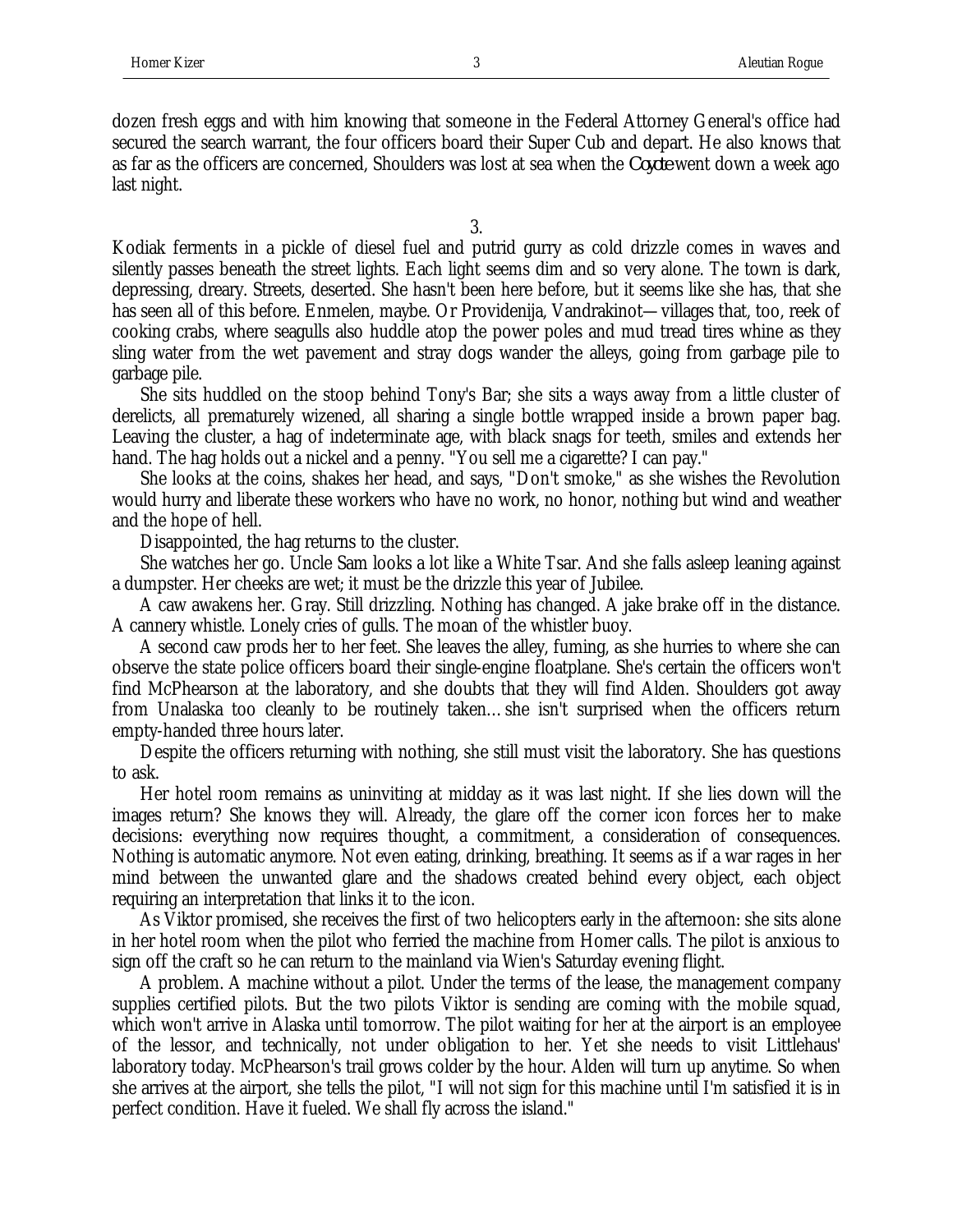"No way, lady. Delivery only. I'm not flying you all over hell's half acre."

"Either fly me where I want to go, or you can sit here until Monday waiting to get this machine signed off."

"I don't have to put up with your bull shit."

"Very well." She turns to go.

"Wait a minute. Maybe I can fly you around a little, just so long as I don't miss the Wienie bird back to Anchorage."

"That's not my concern."

"I got a date in Anchorage tonight."

"Then you best hurry."

So an hour and a half from when the pilot called her, they fly diagonally across Marmot Bay, across Afognak, and set down in a cleared area that appears to be a garden on a small island in the middle of nowhere or Blue Fox Bay if the chart is to be believed. She ducks under the rotor, and runs to the building with the wind generator on its roof. But before knocking on the laboratory's backdoor, she checks the chamber of her PPK. She doesn't expect trouble, but intends to be ready for the unexpected.

His mind on Louise, John sits to the kitchen table, the open Bible unread all afternoon. He hears the helicopter land, but doesn't rise. Only oil company officials arrive in helicopters, and he doesn't want to talk business today.

\*

"K--k, K--k"

The inevitable knock that he must acknowledge. He stands on stiff legs, opens the door, and expecting a man wearing gray flannel, he's surprised to see the tall woman with short blonde hair and innate aggressiveness.

"You've come a long ways to be told I don't do business today."

"Are you Mr. John Littlehaus?" She knows he is.

The pilot, having shutdown the turbine and stepping from the machine, empties his bladder on the landing pod. From the edge of the garden, Sweetie and her fawn watch the pilot, who pretends to shoot them with his thumb and index finger.

"Mr. Littlehaus," Tanya repeats her cover story about being with the U.N. as she flashes her credentials. "Apprehending Catherine Alden is of utmost urgency."

Knowing he has to say something, John nevertheless dismisses what she just told him with, "UN, huh?" then hollers to the pilot, "Don't try to touch either of them. The doe kicks."

The blonde woman says, "Yes, Alden is an assassin." And the pilot waves to acknowledge John's warning.

Recalling the way the troopers stormed the lab this morning—they behaved as if they were searching for an assassin—he believes her, but doesn't know why she tells him what she has. He wants an explanation: "This morning, they said she was only being sought as a material witness."

"I'm sure you understand how politically sensitive UN-US relations are, especially with so many in your country wanting your nation to withdraw."

"No, I don't, and I'm not interested in finding out."

"You're being unresponsive. I don't like that."

"Really."

"May I come in." Brushing him aside, she barges through the doorway. "I must have your cooperation."

He yells at the pilot, "Coffee, beer, anything?"

"Yeah, a beer."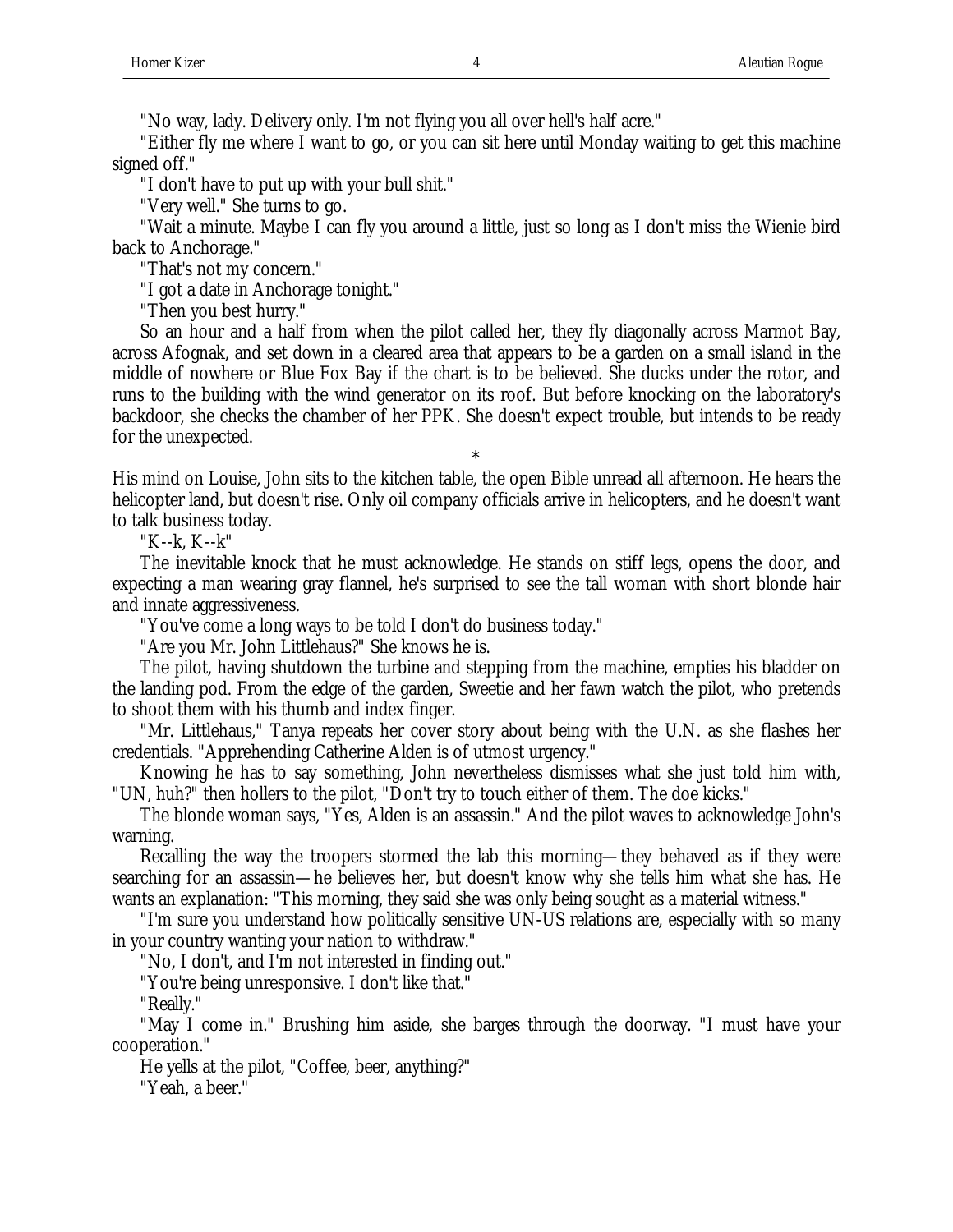Then to her as she stands three strides inside his kitchen, he says, "Your pilot's staying for a beer. Would you like to come in?"

"I'll have tea." She slaps her gloves down on the table.

John waits beside the door until the pilot enters before fetching a beer from a six-pack that has been in his refrigerator since summer before last. And only because it isn't in him to be inhospitable, he puts water on to boil for tea.

She keeps pushing: "I must insist, Mr. Littlehaus. Why did you send Sarah McPhearson to Seward, and to whom?"

"Wait a minute. If what's her name went to Seward—"

"That information isn't confirmed."

"Why am I talking to you? Exactly—tell me again—how do you fit into all of this?"

She again produces her diplomatic visa, and she repeats her legend. The pilot shows interest.

"I didn't know she went to Seward." John explains the arrangements he made to have whomever met in Kodiak. "I've never met her, don't know her, and the fog was too thick for me to leave here…you say she got on the *Dawn*, huh? I don't know who she's meeting."

"Don't lie!" Her words are sharper than a November breeze off Shelikof Strait.

"I'm not—and don't." He hears his indignation and wishes it wasn't there.

"You are most naive, Mr. Littlehaus."

"Been told that before, and always took it for a compliment."

"Don't think you can hide anything from us."

"Then why question me if you already know everything? I'm getting a little tired of your attitude."

"Don't mock me."

"The only mocking going on around here is the mockery you're making of the manners your mother should've taught you."

"My mother didn't teach manners—"

"That's apparent."

Her face glows like hot iron. "I insist upon your cooperation, or you'll face criminal charges."

The water boils. He yanks the pan from the stove and dumps the water into a china teapot. "You want honey for your tea. You could use some." He sets the pot in the center of the table, and sees her glance contemptuously at his Bible.

"Take your beer outside and don't disturb us," she snarls at the pilot.

Although he starts to protest, after glancing at her, the pilot retreats.

As soon as the door closes, she demands, "Answers, Mr. Littlehaus, answers."

"Is it your time of month, or what?"

She slaps him hard, hard enough to snap his head sharply to one side. She then backhands him, snapping his head smartly the other way. Blood trickles from his nose. Both sides of his face sting. And he is madder than he can remember: "Get out. NOW!"

"Are you a Christian, Mr. Littlehaus?"

"That's none of your business."

She backhands him again, but he leans back and only her fingertips strike his cheek. Stepping towards him, she hurls, "You trash eating dog," as she cocks her arm.

He throws his arm up to block hers.

She plants her feet, grabs his arm to throw him, turns, shifts her weight, but he doesn't throw. A high school wrestler, four year letterman, John hooks his right leg around hers, rides up her back, locks arms and grapples for advantage, using his height, strength, and the moves he hasn't practiced in years.

She slams an elbow into his midsection as around they go.